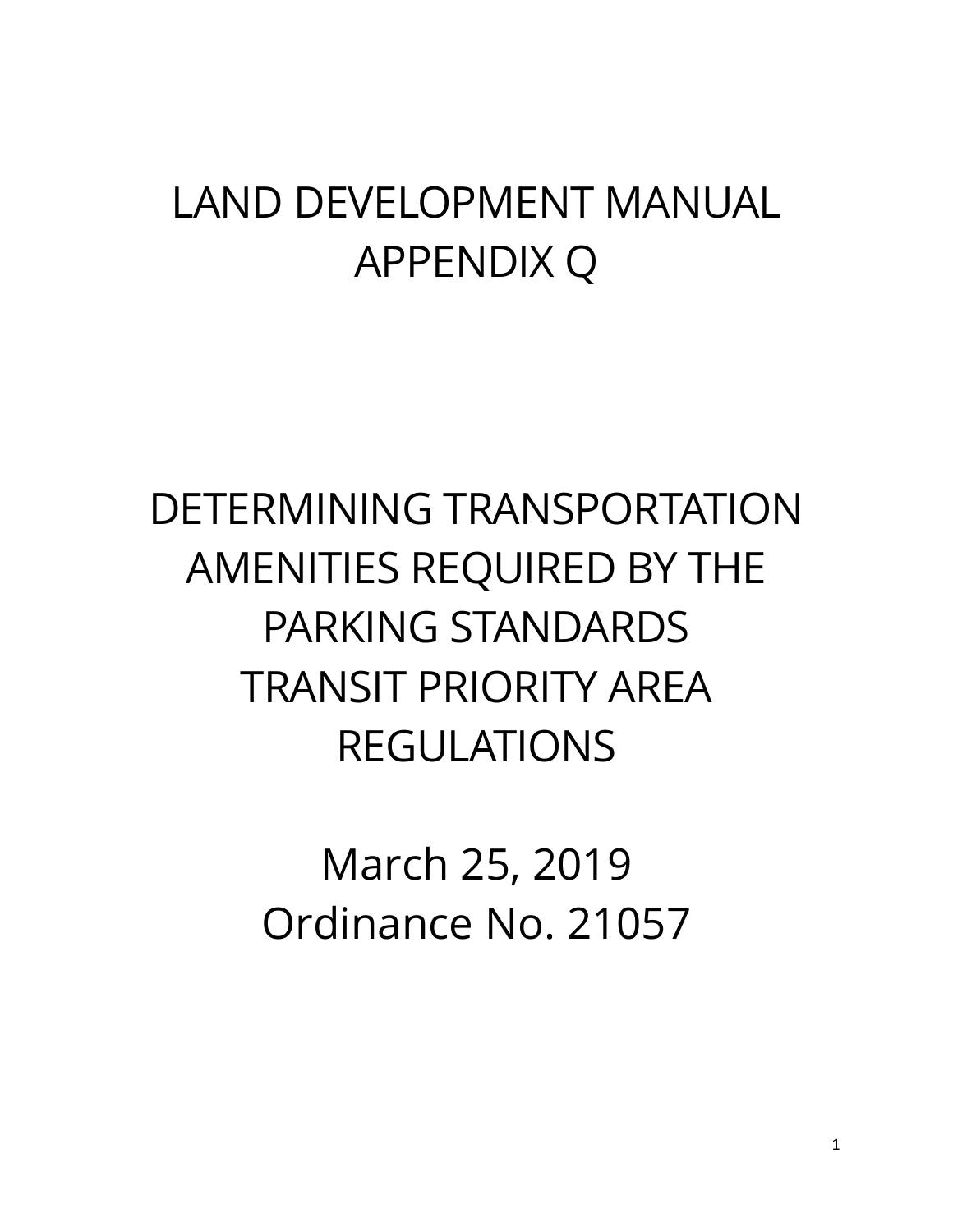### **Table of Contents**

| Section 1. Determining the Transportation Amenity Score       | 3 |
|---------------------------------------------------------------|---|
| Section 2. Satisfying the Transportation Amenity Requirements |   |
| Section 3. Notice of Transportation Amenity Form              |   |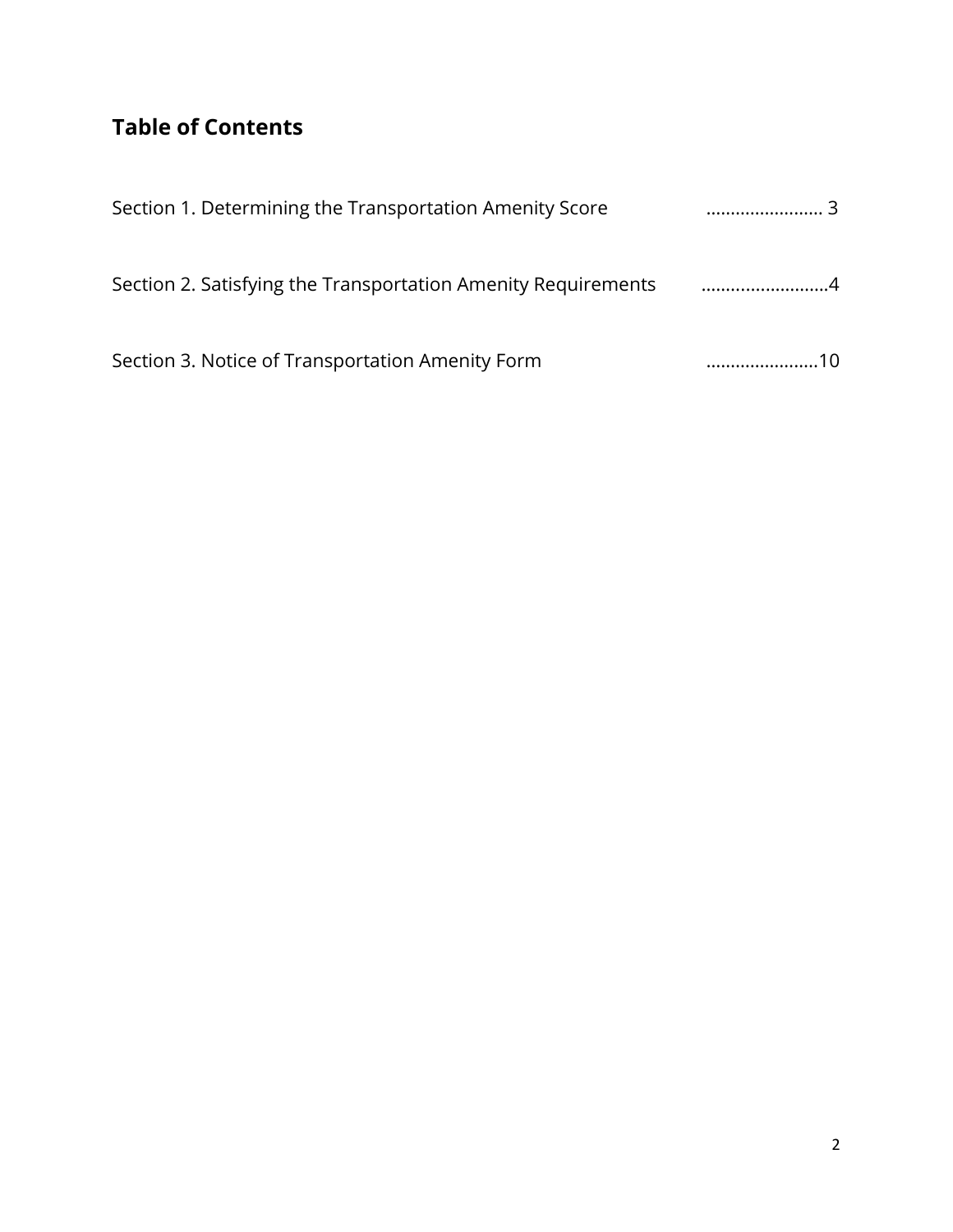#### **Introduction**

San Diego Municipal Code (SDMC) section 142.0528(c) requires a multiple dwelling residential development within a parking standards transit priority area to provide transportation amenities. Transportation amenities are intended to encourage alternative modes of transportation and facilitate non-vehicular access to everyday activities within a parking standards transit priority area. The amount of transportation amenities required is determined by the development's Transportation Amenity Score, as further set forth in Section 1.

Once the Transportation Amenity Score is determined, the transportation amenity requirement for a development is determined in accordance with SDMC section 142.0528(c)(2). A table of the acceptable transportation amenities is set forth in Section 2.

Section 3 includes a form of the notice that must be posted regarding a development's transportation amenity requirement in accordance with SDMC section 142.0528(c)(3).

#### **Section 1. Determining the Transportation Amenity Score (SDMC § 142.0528(c)(1))**

The Transportation Amenity Score is determined by adding the sum of the following:

- 1) Bedroom Ratio Score;
- 2) Jobs-Housing Score;
- 3) Environmental Priority Index Score; and
- 4) Transit Commute Score.

The Transportation Amenity Score shall be calculated using the Planning Department's Transportation Amenity Score [Calculator.](https://www.sandiego.gov/sites/default/files/transportation_amenity_requirement_calculator_03092020.xlsx) The Planning Department developed this Calculator as a tool to easily calculate the Transportation Amenity Score by inputting (1) a project's Assessor Parcel Number, (2) total number of project dwelling units, and (3) total number of project bedrooms. The methodology and formulas used for the Calculator are detailed in the Technical Background Report for the Transportation Amenity Score Calculator, as may be amended, on file in the Planning Department.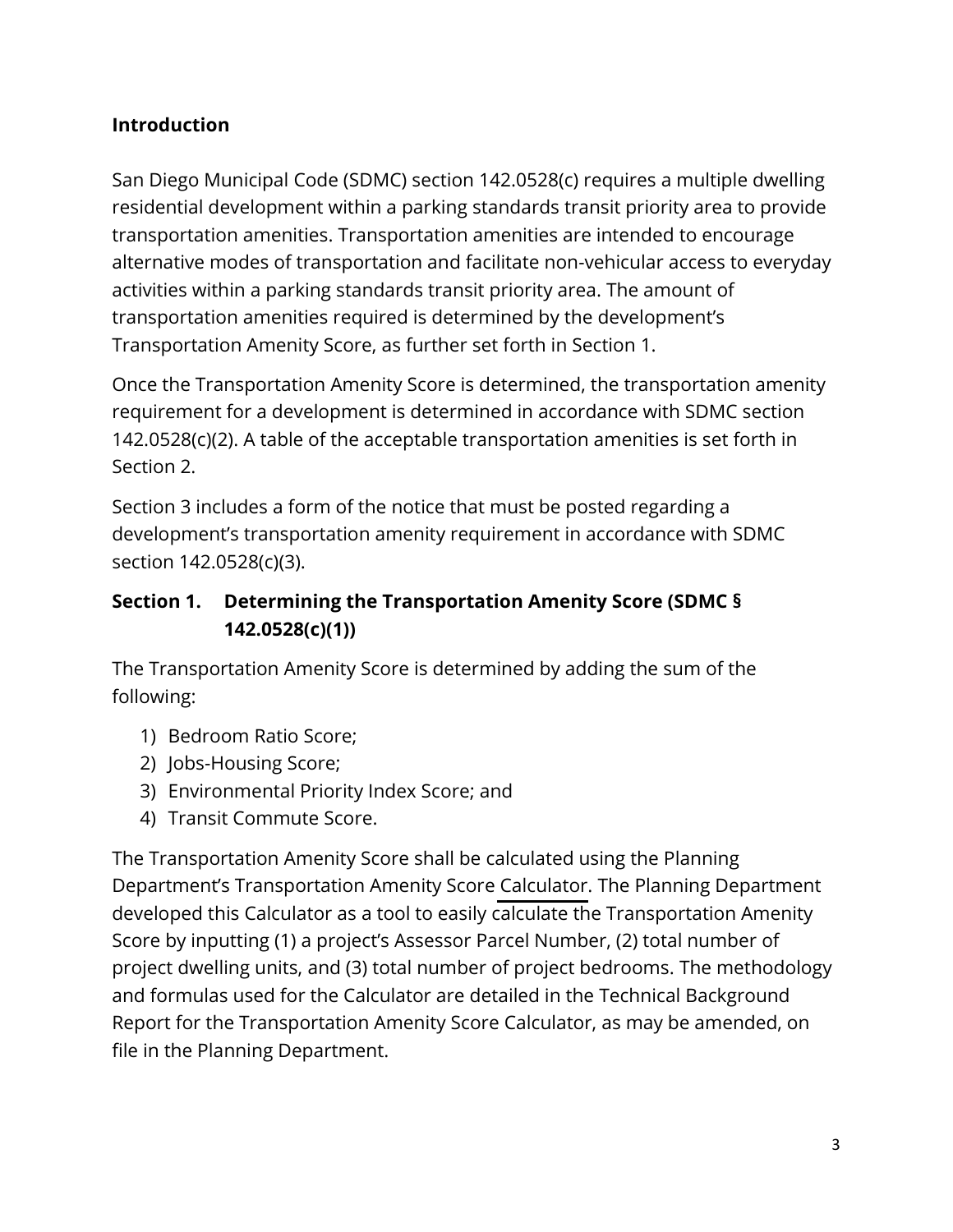#### **Section 2. Satisfying the Transportation Amenity Requirement (SDMC § 142.0528(c)(2))**

The following table sets forth the acceptable transportation amenities that shall be used to satisfy a development's transportation amenity requirement. An applicant shall be responsible for implementation of each amenity that it chooses and may not rely on another applicant's completion of the amenity to satisfy its own requirements.

Point values assigned to transportation amenities range from 1-5. Amenities with greater community benefit and/or cost would receive higher point values, while lower cost amenities and benefits to residents of a that particular development would receive lower point values.

Any changes to a transportation amenity shall be made to the satisfaction of the Developer Services Department.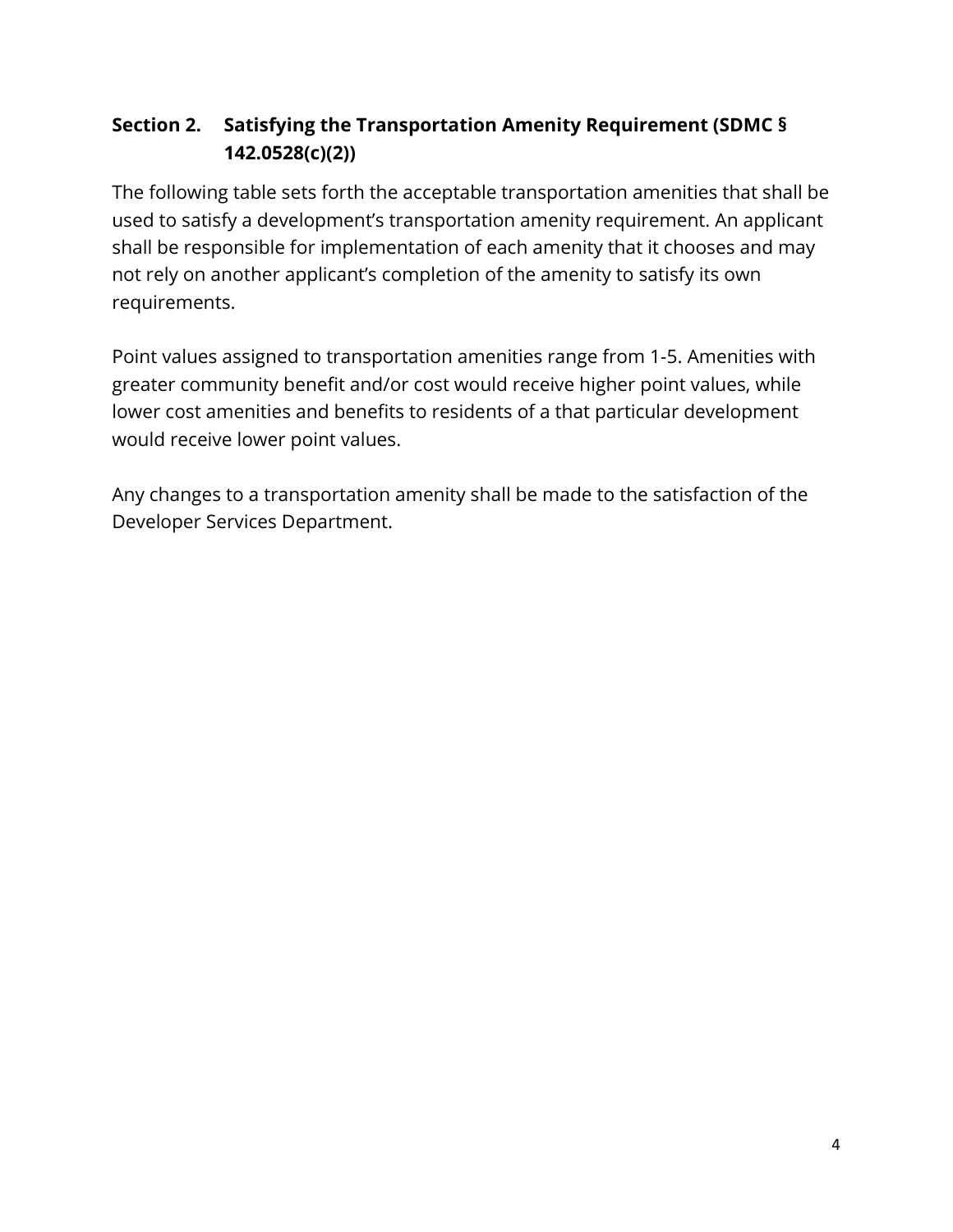#### **TRANSPORTATION AMENITIES TABLE**

| <b>Amenity</b>                                                                                                                | <b>Description</b>                                                                                                                                                                                                                                                                                                                                                                                                                                                                                                                                                                                                                                                                           | <b>Points</b> |
|-------------------------------------------------------------------------------------------------------------------------------|----------------------------------------------------------------------------------------------------------------------------------------------------------------------------------------------------------------------------------------------------------------------------------------------------------------------------------------------------------------------------------------------------------------------------------------------------------------------------------------------------------------------------------------------------------------------------------------------------------------------------------------------------------------------------------------------|---------------|
| <b>Transit and Active</b><br>Transportation<br>Infrastructure as<br>outlined in<br>Community Plan<br><b>Mobility Elements</b> | Design and construct one or more of the<br>following transit improvements on a street<br>adjacent to the development:<br>(a) the addition of pedestrian scale lighting<br>(Section 142.0740),<br>(b) sidewalk widening to 6 feet along property<br>frontage and sidewalk widening to 10 feet near<br>corners of intersection to allow for ADA required<br>widths (this improvement shall be in addition to<br>any improvements or measures otherwise<br>required under other regulations or standards),<br>(c) installation of transit shelters and/or benches.<br>Transit shelters and benches shall be designed<br>to MTS and ADA standards and require an<br>approved agreement with MTS. | 5             |
| <b>Transit Subsidies</b>                                                                                                      | Provide monthly subsidized transit passes for<br>MTS, Coaster, or Sprinter (with a minimum of a<br>50% subsidy of the cost of a monthly MTS<br>regional pass per dwelling unit), to requesting<br>residents within the development for at least the<br>first ten years of the project after the certificate<br>of occupancy for each building. Notify each new<br>resident of the availability of this benefit, and<br>provide proof of participation in a SANDAG<br>program to ensure implementation of this<br>amenity.                                                                                                                                                                    | 3             |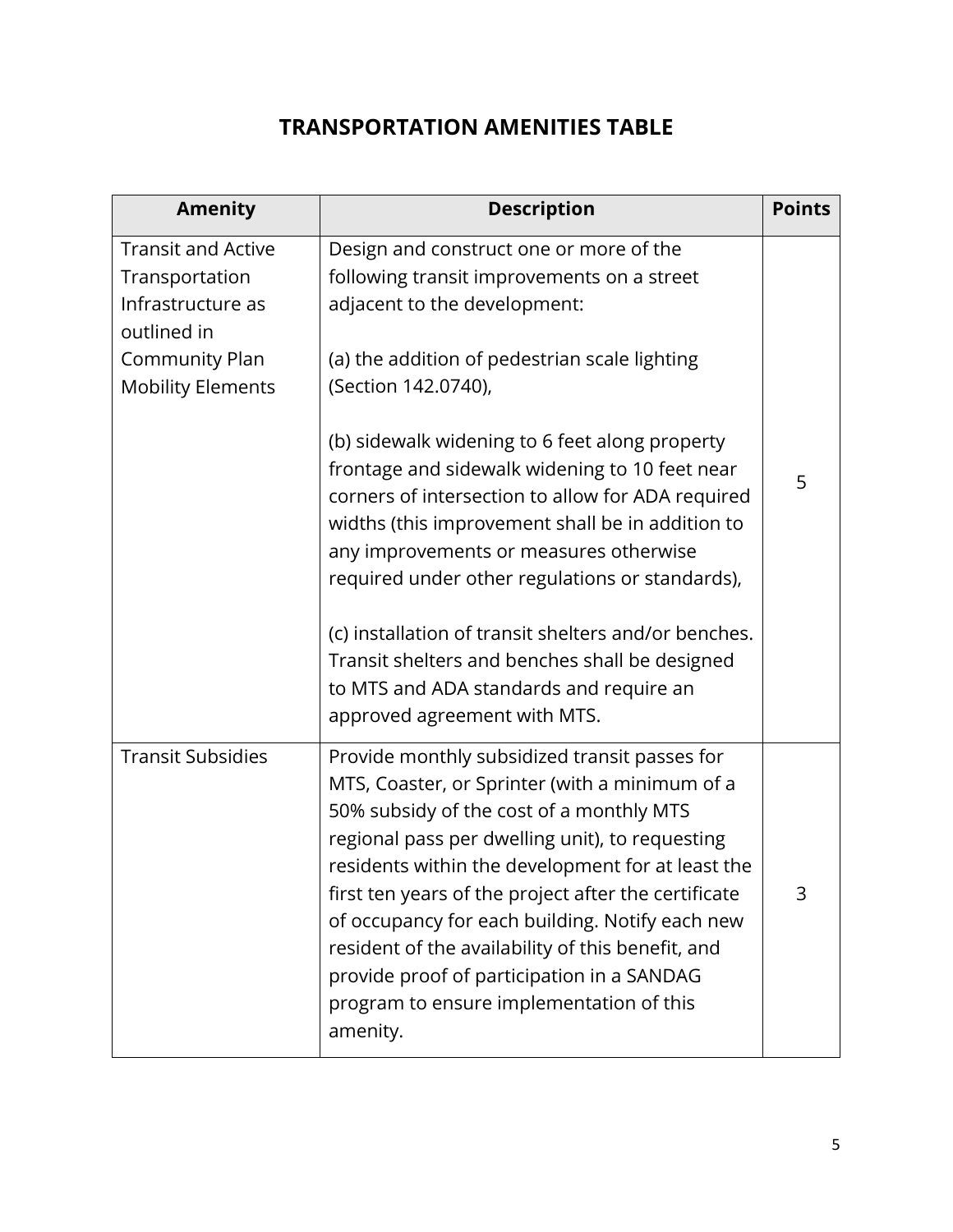| <b>Amenity</b>                              | <b>Description</b>                                                                                                                                                                                                                                                                                                                                                                                                                                                                                                                                                                                                                                                                                                                                             | <b>Points</b> |
|---------------------------------------------|----------------------------------------------------------------------------------------------------------------------------------------------------------------------------------------------------------------------------------------------------------------------------------------------------------------------------------------------------------------------------------------------------------------------------------------------------------------------------------------------------------------------------------------------------------------------------------------------------------------------------------------------------------------------------------------------------------------------------------------------------------------|---------------|
| <b>Transit and Rideshare</b><br>Information | Install and maintain an on-site kiosk or<br>information center with multi-modal wayfinding<br>information and transit information. The kiosk<br>information center shall be located in a<br>prominent location that can easily be seen by<br>residents entering and exiting the development.<br>The kiosk or information center shall be shown<br>on the project plans.                                                                                                                                                                                                                                                                                                                                                                                        | 1             |
| <b>Bicycle Fleet</b>                        | Provide an on-site fleet of bicycles for resident<br>use. The fleet will be in addition to the required<br>bicycle parking spaces in San Diego Municipal<br>Table 142-05C and shall include the same<br>number of bicycles as the number of bicycle<br>parking spaces that would otherwise be required<br>by San Diego Municipal Table 142-05C, or five<br>bicycles, whichever is greater. The bicycle fleet<br>shall be properly stored and maintained in a<br>separate bicycle room or cage. The bicycle fleet<br>shall include locks, lights, and baskets. Electric-<br>powered bicycles are encouraged. The storage<br>area for the bicycle fleet shall be shown on the<br>project plans. Notify each new resident of the<br>availability of this amenity. | 1             |
| Micro Mobility <sup>1</sup> fleet           | Provide an on-site fleet of micro mobility<br>vehicles and spaces for resident use at a rate of<br>10% of the total number of dwelling units, with a<br>minimum of 5 spaces. The fleet shall be properly<br>stored and maintained in an easily accessible<br>location for all residents. The micro mobility<br>spaces and charging infrastructure shall be<br>shown on the project plans.                                                                                                                                                                                                                                                                                                                                                                      | 2             |
| On-site Bicycle Repair<br>Station           | Install and properly maintain an on-site public<br>bicycle repair station. The bicycle repair station<br>must be located in a well-lit area, near the street                                                                                                                                                                                                                                                                                                                                                                                                                                                                                                                                                                                                   | 2             |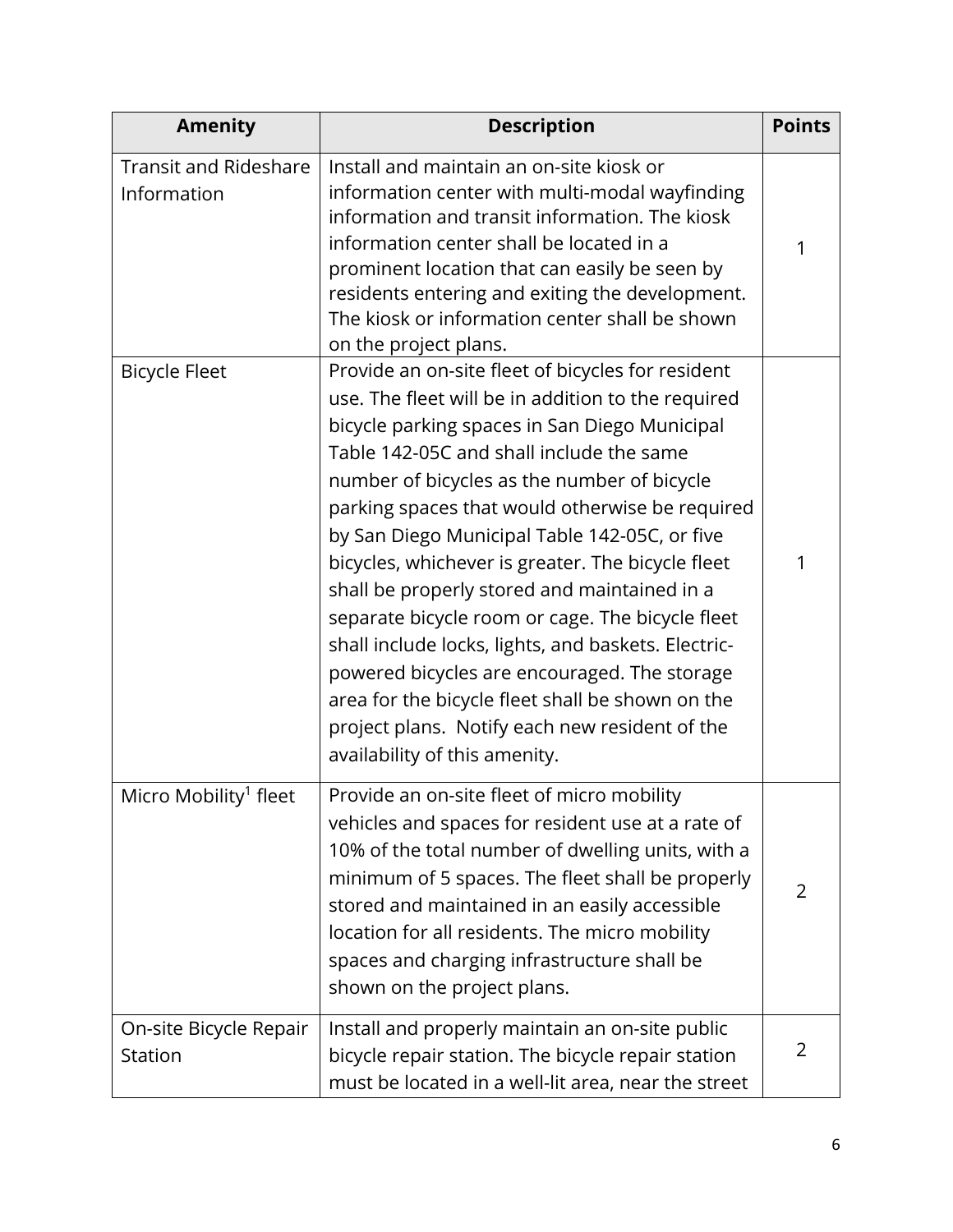| <b>Amenity</b>                         | <b>Description</b>                                                                                                                                                                                                                                                                                                                                                                                                                   | <b>Points</b> |
|----------------------------------------|--------------------------------------------------------------------------------------------------------------------------------------------------------------------------------------------------------------------------------------------------------------------------------------------------------------------------------------------------------------------------------------------------------------------------------------|---------------|
|                                        | frontage and must include, at a minimum, a bike<br>pump, English and metric Allen wrenches, pedal<br>wrench, headset wrench, tire levers, and<br>screwdrivers. The bicycle repair station shall be<br>shown on the project plans.                                                                                                                                                                                                    |               |
| <b>Child Transportation</b><br>Storage | Provide at least one secure storage location for<br>personal car seats, strollers, and child bike seats,<br>and at least one secure cargo area or other large<br>bicycle parking space per every twenty dwelling<br>units, with a minimum of two secure storage<br>spaces and two secure cargo or other large<br>bicycle parking spaces per building. The storage<br>spaces and cargo spaces shall be shown on the<br>project plans. | 1             |
| Delivery Support                       | Provide a secure area for receipt of deliveries<br>that offers at least one of the following: (1)<br>closed lockers, (2) temporary storage for<br>packages, laundry, and other deliveries, or (3)<br>temporary refrigeration for groceries. The<br>secure area shall be shown on the project plans.                                                                                                                                  | 1             |
| On-site Childcare                      | Construct and maintain a commercial space that<br>can be readily occupied, and is reserved for, a<br>licensed childcare center within the<br>development. The designated space for the<br>child care center shall be shown on the project<br>plans.                                                                                                                                                                                  | 5             |
| <b>Healthy Food Retail</b>             | Construct and maintain a commercial space that<br>can be readily occupied, and is reserved for, a<br>healthy food facility within the development. The<br>designated space for the healthy food option<br>shall be shown in the project plans. A healthy<br>food facility includes a facility that offers fresh<br>fruits, vegetables, whole grains, fat-free and low-                                                               | 5             |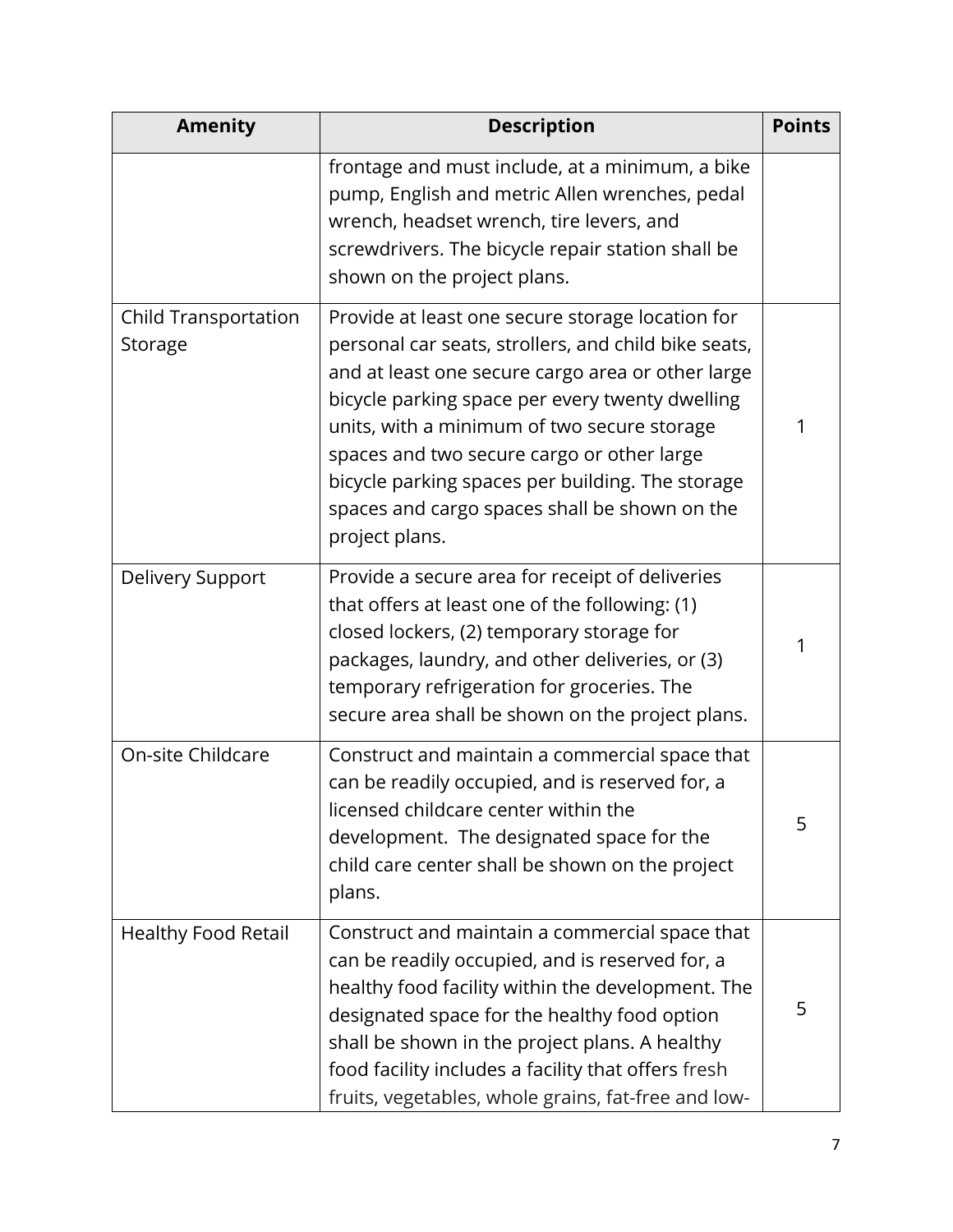| <b>Amenity</b>                                  | <b>Description</b>                                                                                                                                                                                                                                                                                                           | <b>Points</b> |
|-------------------------------------------------|------------------------------------------------------------------------------------------------------------------------------------------------------------------------------------------------------------------------------------------------------------------------------------------------------------------------------|---------------|
|                                                 | fat dairy products, eggs, and seafood, as well as<br>foods with less sodium (salt), saturated fats,<br>trans fats, cholesterol, added sugars, and refined<br>grains.                                                                                                                                                         |               |
| Micro Mobility <sup>1</sup> 10%                 | Provide dedicated micro mobility spaces<br>(including charging infrastructure) at a rate of<br>10% of the total number of dwelling units, with a<br>minimum of two spaces. The micro mobility<br>spaces and charging infrastructure shall be<br>shown on the project plans.                                                  | 3             |
| Micro Mobility <sup>1</sup> 25%                 | Provide dedicated micro mobility spaces<br>(including charging infrastructure) at a rate of<br>25% of the total number of dwelling units, with a<br>minimum of five spaces. The micro mobility<br>spaces and charging infrastructure shall be<br>shown on the project plans.                                                 | 5             |
| <b>Outdoor Fitness</b><br>Circuit <sup>2</sup>  | Construct and maintain an outdoor fitness<br>circuit within the development premises. The<br>outdoor fitness circuit shall be available to the<br>public at least 12 hours a day, 7 days a week and<br>shall provide a minimum of 4 workout stations.<br>The outdoor fitness circuit shall be shown on the<br>project plans. | 2             |
| Private Outdoor<br>Fitness Circuit <sup>2</sup> | Construct and maintain a private outdoor fitness<br>circuit within the development premises. The<br>fitness circuit shall be available to residents at<br>least 12 hours a day, 7 days a week and shall<br>provide a minimum of 4 workout stations. The<br>outdoor fitness circuit shall be shown on the<br>project plans.   | 1             |
| Co-Working Space                                | Provide and maintain a co-working space within<br>the project premises available for resident use.<br>The co-working space shall be at least 500                                                                                                                                                                             | 2             |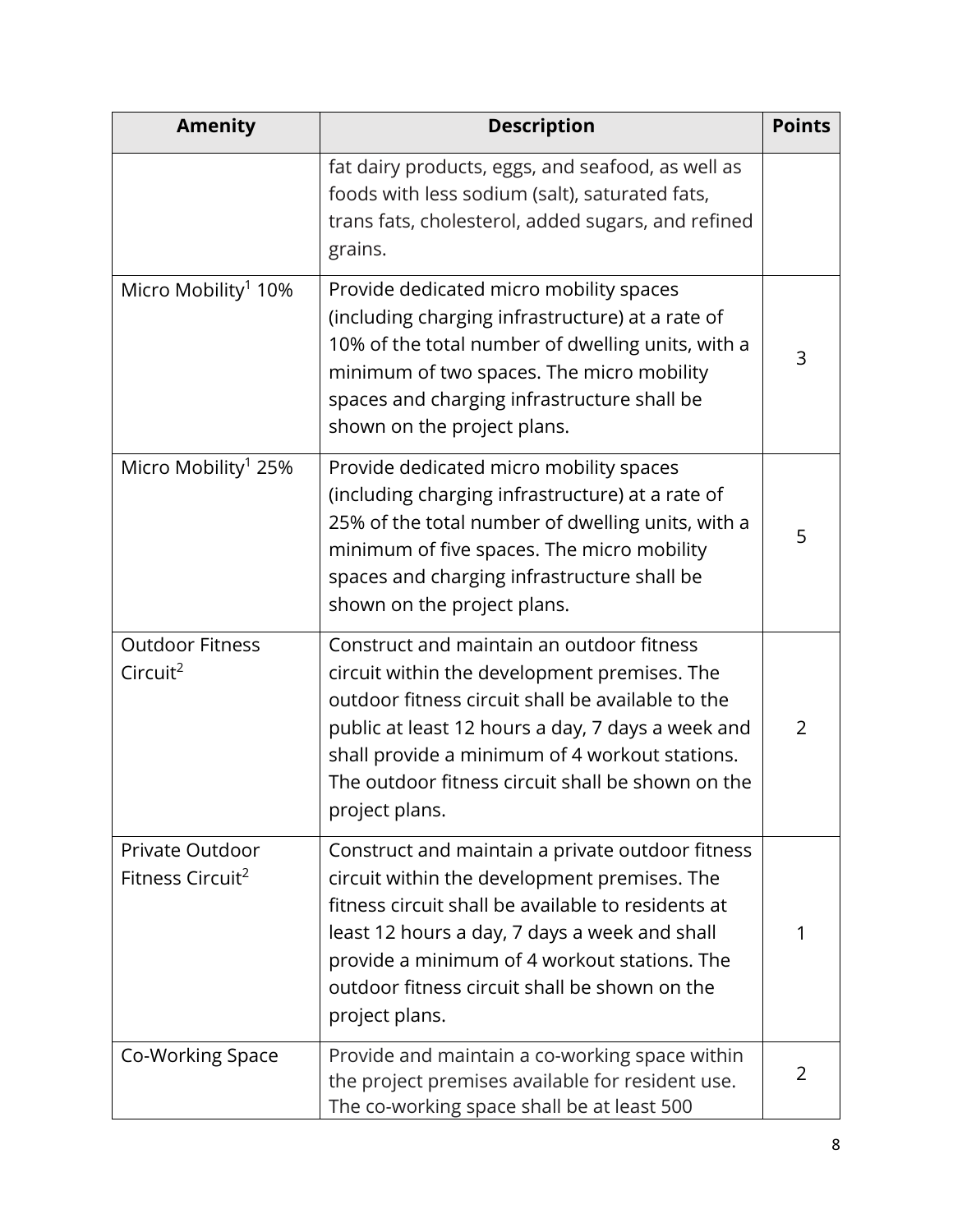| <b>Amenity</b>                                                                   | <b>Description</b>                                                                                                                                                                                                                                                                                                                                                                                                                                                                    | <b>Points</b>  |
|----------------------------------------------------------------------------------|---------------------------------------------------------------------------------------------------------------------------------------------------------------------------------------------------------------------------------------------------------------------------------------------------------------------------------------------------------------------------------------------------------------------------------------------------------------------------------------|----------------|
|                                                                                  | square feet and shall provide private or semi-<br>private office work spaces. The co-working space<br>shall be shown on the project plans.                                                                                                                                                                                                                                                                                                                                            |                |
| On-site Shuttle<br>Service                                                       | Provide an on-site shuttle service for residents to<br>provide transportation to transit stops within the<br>parking standards transit priority area. The<br>location for the shuttle storage and resident<br>pick-up and drop-off area with covered shelter<br>and bench shall be shown on the project plans,<br>along with a proposed route map or description<br>of service area and shuttle frequency. Notify<br>each new resident of the availability of the<br>shuttle service. | 3              |
| Storage for<br>Accessibility/Mobility<br>Devices for People<br>with Disabilities | Provide secured storage space with built-in<br>charging station(s) for accessibility/mobility<br>devices. The storage space shall be fully<br>compliant with accessibility regulations (e.g.<br>ADA). The number of accessible storage units<br>shall not be less than 5% of the number of the<br>dwelling units and a minimum of one. The<br>secure storage space and charging infrastructure<br>shall be shown on the project plans.                                                | $\overline{2}$ |

- 1. Micro mobility is defined as a compact sized vehicle designed for personal mobility with one or two passengers that are powered by a rechargeable electric battery. Micro mobility vehicles include for example, electric scooters, electric bicycles, or other similar-sized personal compact vehicles.
- 2. Outdoor fitness circuit is defined as an outdoor exercise track or course, especially for joggers, equipped with a series of stations along the way where one is to stop and perform a specific exercise.

#### **Section 3: Notice of Transportation Amenity Form (SDMC § 142.0528(c)(3))**

The notice shall include contact information regarding the Transportation Amenities, as well as a statement that the Transportation Amenities are required pursuant to the San Diego Municipal Code to the satisfaction of the Development Services Department. The notice shall be in substantially the same form as below.